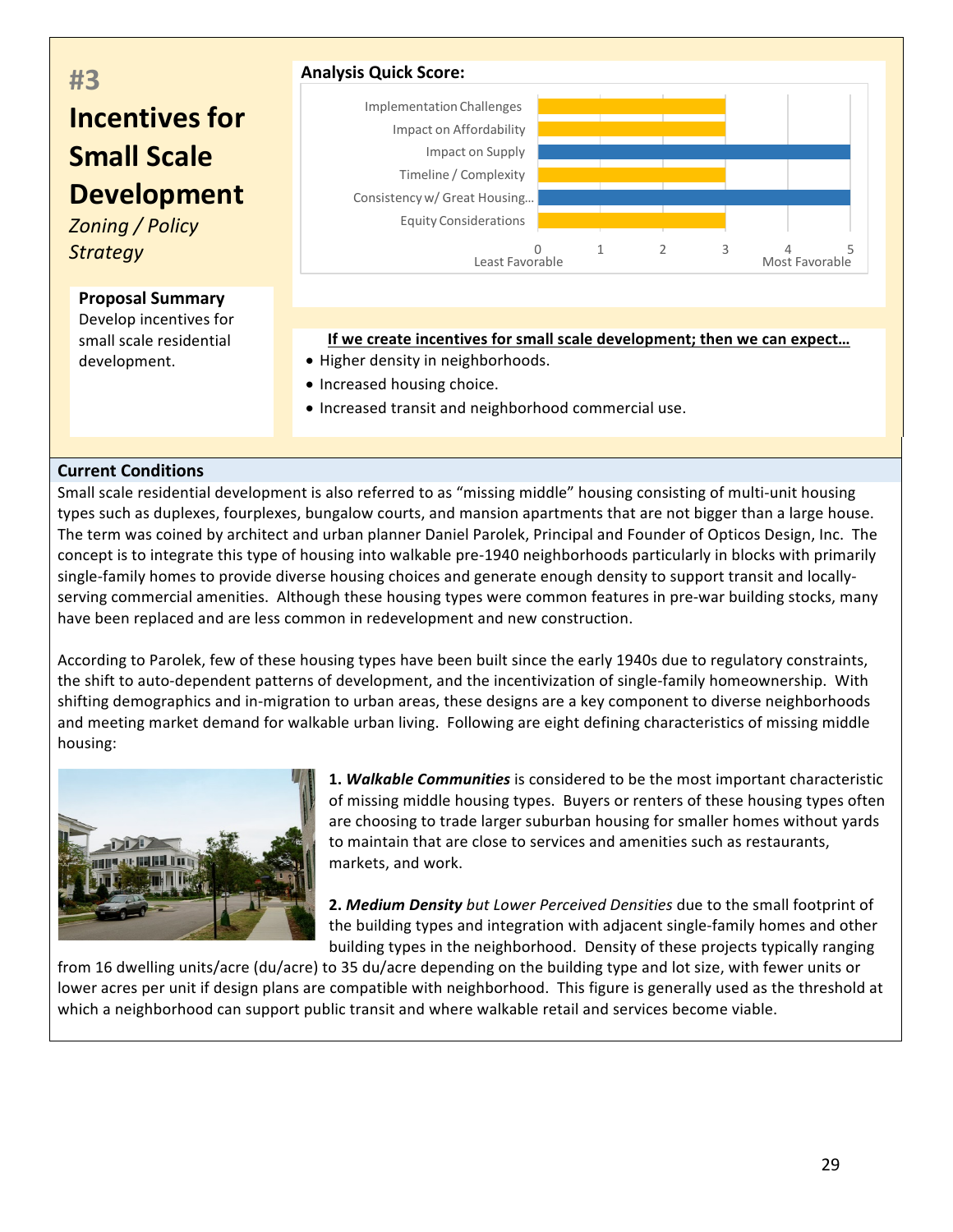

**3. Small Footprint and Blended Densities**, as mentioned above, are common characteristics of these housing types that have small to medium sized building footprints. The largest of these types of homes, the mansion apartment or side-by side duplex, may be about 40-50 feet wide, which is comparable to a large estate home.

4. *Smaller, Well-Designed Units* that are comfortable and usable. The smaller unit sizes can help developers keep their costs down and improve the pro-forma performance of a project, while appealing to a larger group of buyers or renters at a

lower price point.

**5. Off-Street Parking Does Not Drive the Site Plan** because the units are built in a walkable urban context. There should be no more than one off-street parking space per unit. Lack of large parking lots supports curb appeal, walkability, and marketability of the units.

**6. Simple Construction** is an important element to make attractive homes within the means of financially constrained buyers/renters. Affordability without compromising quality is achieved through simple forms and construction, smaller size, and reduced parking requirements.

**7. Creating Community** is achieved through integration of shared community spaces, as with courtyard housing and bungalow courts, or simply from the proximity they provide to a larger social community within the neighborhood or building.

8. Marketability is the most important characteristic of these housing types, in terms of market viability. These units are close in scale and provide a similar experience to single-family homes. Typically, occupants enter from a front porch facing the street versus walking down an interior corridor to get to a unit.

References: *Ideas to Action: Strategies For Building Missing Middle Housing Locally* (presentation MSHDA, Opticos Design, Inc). *Missing Middle Housing: Responding to the Demand for Walkable Urban Living, April 6, 2012.* 

#### **Analysis**

Financing mechanisms to create affordable, multi-family housing typically require larger-scale developments. Underwriting for Low Income Housing Tax Credits, for example, favor developments with 30 units or more to maximize development costs and operating efficiencies. Design concepts of missing middle housing are contradictory to traditional investor and underwriter considerations for feasibility and marketability, including higher density and number of required off-street parking spaces.

In 2015, the Michigan State Housing Development Authority (MSHDA) held a missing middle housing design competition. The intent was to highlight design concepts, improve understanding of this housing type, and encourage developers and communities to consider it in redevelopment plans. While MSHDA encourages development of the missing middle housing type, it recognizes financing is not readily available for these types of projects.

*Implementation Challenges*

Implementation challenges for development incentives for missing middle housing is unknown at this time. Until specific strategies are identified, it is difficult to determine the level of complexity for implementation. (Score = 3)

*Impact on Affordability*



Missing middle housing units appeal to a diverse market (e.g. singles, families, empty nesters). While this style of housing may be considered affordable by design through lot selection in areas that serve to lower transportation costs, construction of smaller units, and use of simple construction, these units can be sold or rented as either affordable or market rate. Affordability would need to be an intentional outcome of the project. *(Score = 3)*